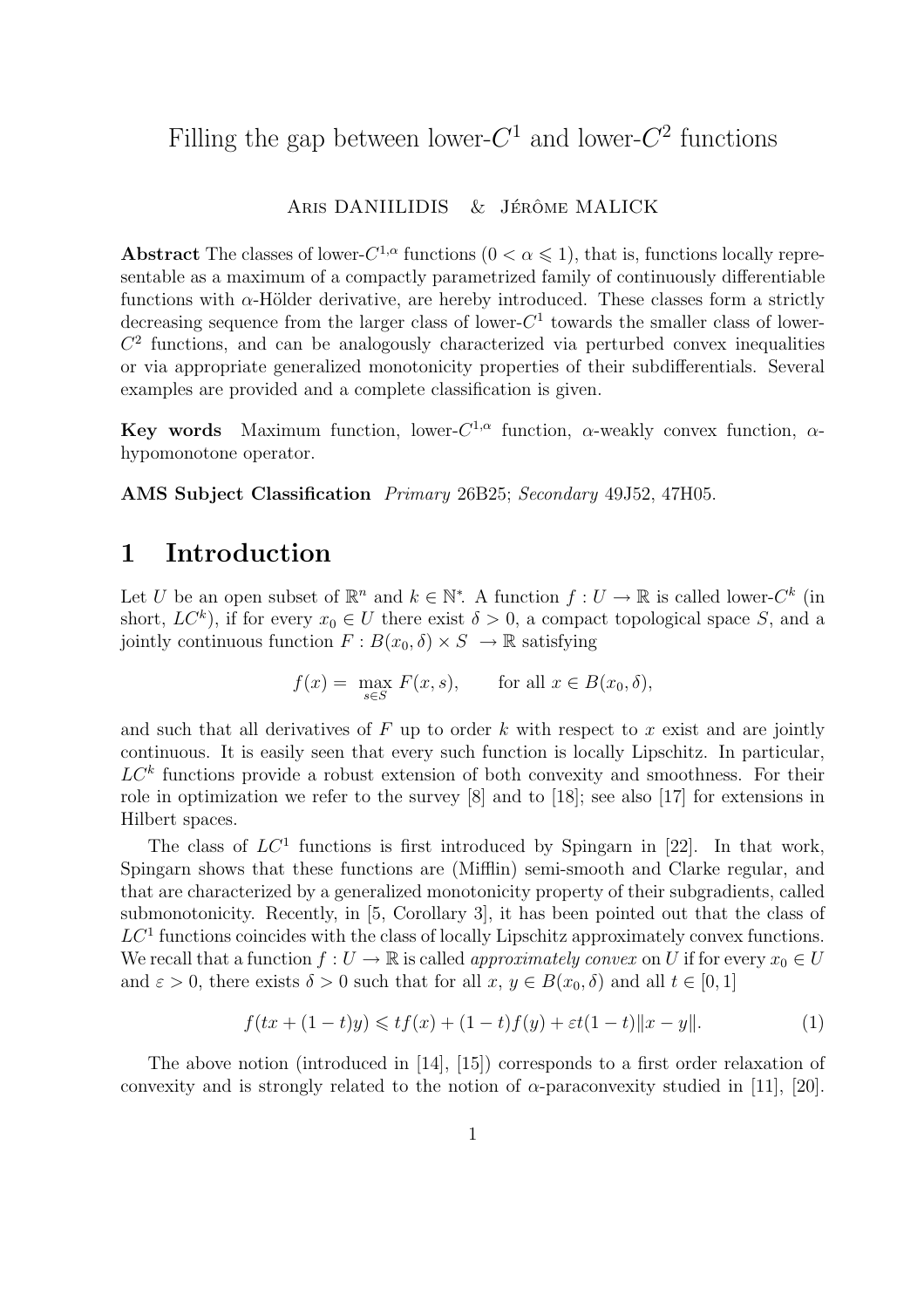A more general class – corresponding to the case that the  $\varepsilon$  of the above definition is always bounded below away from  $0 -$  is recently considered in [16] for functions on the real line: these functions (which are not Clarke regular in general) are characterized by their local decomposability into a sum of a convex and a Lipschitz function. We refer also to [9] and [7] for related notions.

Shortly after Spingarn's work, the (smaller) class of  $LC^2$  functions has been introduced and studied by Rockafellar [18]. In that work the following important results are established:

- for every  $k \geqslant 2$ , the class of  $LC^k$  functions coincides with the class of  $LC^2$  functions;
- $LC^2$  are exactly the locally Lipschitz weakly convex functions.

We recall that a function  $f: U \to \mathbb{R}$  is called *weakly convex* on U if for every  $x_0 \in U$ , there exist  $\sigma > 0$  and  $\delta > 0$  such that for all  $x, y \in B(x_0, \delta)$  and  $t \in (0, 1)$ 

$$
f(tx + (1-t)y) \leqslant tf(x) + (1-t)f(y) + \sigma t(1-t)||x - y||^2.
$$
 (2)

Let us note that  $LC^2$  functions are characterized by the fact that they are locally decomposable into a sum of a convex continuous function and a concave quadratic function (see [23], [18], [10] e.g.). The existence of a similar decomposition for the class of  $LC<sup>1</sup>$ functions remains open (see also Remark 12).

Remark 1 (terminology issues) We wish to draw the attention of the reader on some terminology issues: speaking about locally Lipschitz functions, the classes of weakly convex functions [23], of prox-regular (or proximal retract) functions [2] and of prime-lower nice functions [21] all coincide with the class of  $LC^2$  functions. See also [1], [4], [21] and references therein for related topics.

In this paper, we consider the class of lower- $C^{1,\alpha}$  functions (in short,  $LC^{1,\alpha}$ ), where  $0 < \alpha \leq 1$ . Roughly speaking, these are  $LC^1$  functions of the form  $f(x) = \max_{s \in S} F(x, s)$ for which  $\nabla_x F(x, s)$  is  $\alpha$ -Hölder (see exact definition in Section 2). We shall show that every such function is characterized by the  $\alpha$ -hypomonotonicity (Definition 5) of its (Clarke) subdifferential and enjoys an alternative geometrical description as a  $(1 + \alpha)$ -order perturbation of convexity (see Theorem 8). In particular, as the notation suggests, for  $\alpha = 1$ we recover the class of  $LC^2$  functions (see Remark 9).

#### 2 Prerequisites and definitions

Let  $f: U \to \mathbb{R}$  be a locally Lipschitz function defined in an open subset U of  $\mathbb{R}^n$ . For every  $x_0 \in U$ , the (Clarke) generalized derivative of f at  $x_0$  is defined as follows:

$$
f^{o}(x_0; d) := \limsup_{(y,t)\to(x_0,0+)} \frac{f(y+td) - f(y)}{t}
$$
, for all  $d \in \mathbb{R}^n$ .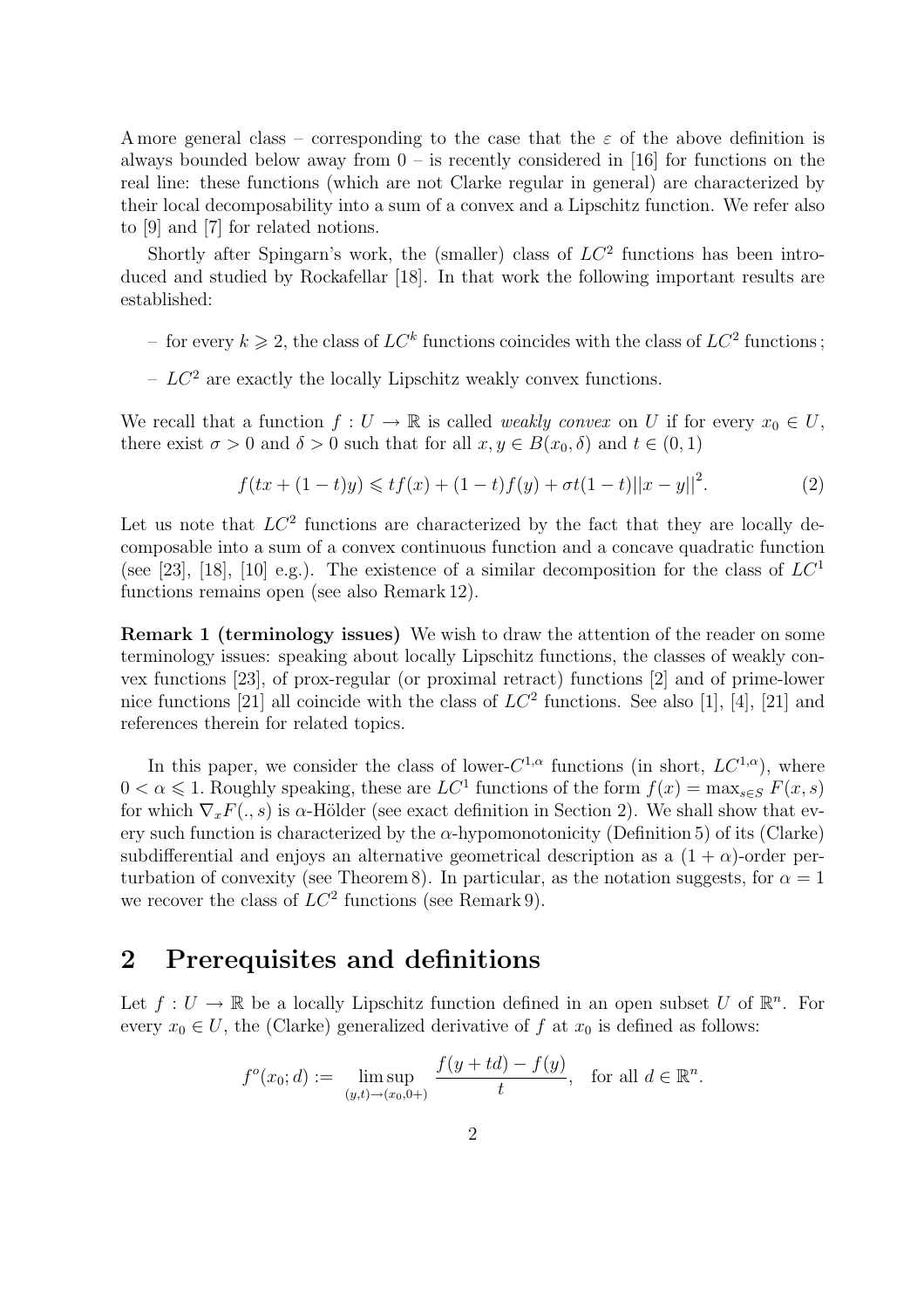It follows (see [3, Proposition 2.1.1], for example) that  $d \mapsto f^o(x_0; d)$  is a continuous sublinear functional, so that the Clarke subdifferential  $\partial f(x_0)$  of f, that is, the set

$$
\partial f(x_0) = \{ x^* \in \mathbb{R}^n : f^o(x_0; d) \geq \langle x^*, d \rangle, \forall d \in \mathbb{R}^n \}
$$
\n(3)

is nonempty. In particular, the multivalued operator  $\partial f : \mathbb{R}^n \implies \mathbb{R}^n$  given by (3) if  $x \in U$  and being empty for  $x \in \mathbb{R}^n \setminus U$  is called subdifferential of f. If f is a  $C^1$ function then  $\partial f(x) = \{\nabla f(x)\}\)$ , for all  $x \in U$ . Natural operations in optimization (as for instance taking the maximum of an index family of differentiable functions) often lead to nonsmooth functions, in which case  $\partial f$  is used to substitute the derivative. We refer to the classical textbooks [3], [4] and [19] for details and applications to optimization.

In this work we study a particular class of maximum-type locally Lipschitz functions. Let us give the following definition.

**Definition 2 (lower-C<sup>1,** $\alpha$ **</sup> function)** Let U be an open set of  $\mathbb{R}^n$ , and  $0 < \alpha \leq 1$ . A locally Lipschitz function  $f: U \to \mathbb{R}$  is called lower- $C^{1,\alpha}$  at  $x_0 \in U$ , if there exist a non-empty compact set S, positive constants  $\delta, \sigma > 0$  and a continuous function F:  $B(x_0, \delta) \times S \to \mathbb{R}$  which is differentiable with respect to the x-variable, such that

$$
f(x) = \max_{s \in S} F(x, s), \quad \text{for all } x \in B(x_0, \delta),
$$

where  $\nabla_x F(x, s)$  is (jointly) continuous and

$$
||\nabla_x F(y,s) - \nabla_x F(x,s)|| \leq \sigma ||y-x||^{\alpha}, \qquad (4)
$$

for all  $x, y \in B(x_0, \delta)$  and all  $s \in I(x) \cup I(y)$ , where

$$
I(x) = \{ s^* \in S : f(x) = F(x, s^*) \}.
$$
 (5)

We say that f is lower- $C^{1,\alpha}$  on U (and we denote  $f \in LC^{1,\alpha}$ ) if the above definition is fulfilled at every  $x \in U$ . Removing condition (4) from Definition 2 or setting  $\alpha = 0$ , we obtain the definition of the lower- $C<sup>1</sup>$  function given in the introduction. Hence, the above definition is a strengthening of the lower- $C<sup>1</sup>$  property. In Subsection 3.3 we provide an example of a  $LC^1$  function that is not  $LC^{1,\alpha}$  for any  $\alpha > 0$  (see Proposition 13).

Similarly to Definition 2, the following notion strengthens the notion of approximate convexity defined in (1).

Definition 3 ( $\alpha$ -weakly convex function) Let U be a nonempty open subset of  $\mathbb{R}^n$ and  $0 < \alpha \leq 1$ . A locally Lipschitz function  $f: U \to \mathbb{R}$  is called  $\alpha$ -weakly convex at  $x_0 \in U$ , if there exist  $\sigma > 0$  and  $\delta > 0$  such that for all  $x, y \in B(x_0, \delta)$  and  $t \in (0, 1)$ 

$$
f(tx + (1-t)y) \leqslant tf(x) + (1-t)f(y) + \sigma t(1-t)||x - y||^{1+\alpha}.
$$
 (6)

The function f is called  $\alpha$ -weakly convex, if it is  $\alpha$ -weakly convex at every  $x \in U$ .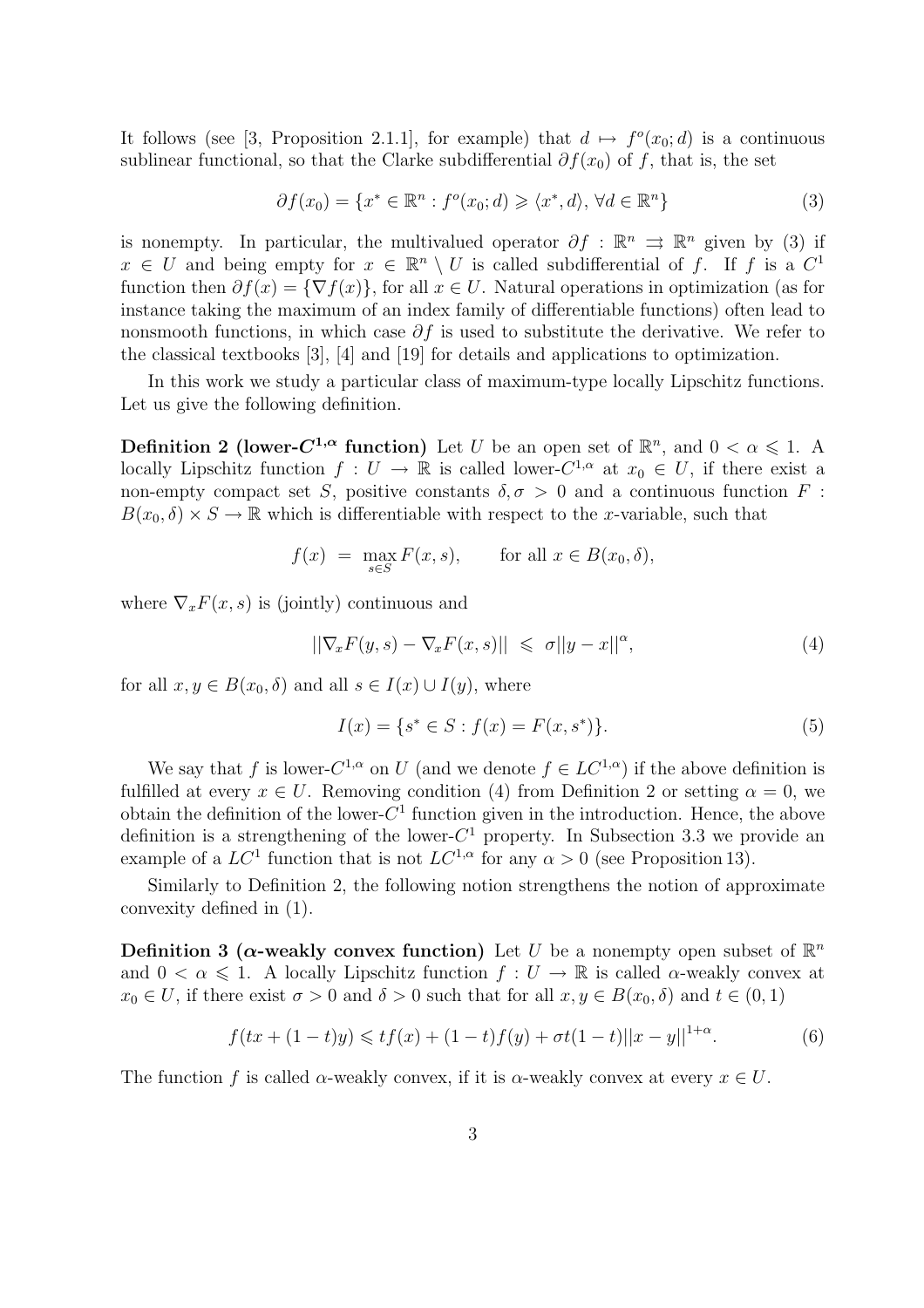**Remark 4** Taking  $\alpha = 1$  in the above definition corresponds to the notion of weak convexity, see (2). On the other hand, the value  $\alpha = 0$  has no practical interest. It yields a notion which is strictly weaker that approximate convexity (since "for every  $\varepsilon > 0$ " has been replaced by "there exists  $\sigma > 0$ ") and which does not ensure the Clarke regularity of the function.

Finally we need the notion of  $\alpha$ -hypomonotone operator, which lies strictly between submonotonicity and hypomonotonicity.

**Definition 5 (** $\alpha$ **-hypomonotone operator)** Let U be a nonempty open subset of  $\mathbb{R}^n$ and  $0 < \alpha \leq 1$ . A multivalued mapping  $T: U \rightrightarrows \mathbb{R}^n$  is called  $\alpha$ -hypomonotone at  $x_0 \in U$ , if there exist  $\sigma > 0$  and  $\delta > 0$  such that for all  $x, y \in B(x_0, \delta), x^* \in \partial f(x)$  and  $y^* \in \partial f(y)$ we have

 $\langle y^* - x^*, y - x \rangle \geqslant -\sigma ||y - x||^{1+\alpha}$ . (7)

The operator T is called  $\alpha$ -hypomonotone, if it is  $\alpha$ -hypomonotone at every  $x \in U$ .

**Remark 6** An analogous remark applies here. Setting  $\alpha = 1$  we recover the notion of hypomonotonicity, while the value  $\alpha = 0$  has no interest for our purposes.

### 3 Main results

In Subsection 3.1 we establish subdifferential and mixed characterizations of the class of lower- $C^{1,\alpha}$  functions, while in Subsection 3.2 we show the coincidence of that class with the class of locally Lipschitz  $\alpha$ -weakly convex functions and give an epigraphical characterization. These results are in the spirit of [22], [5], [15] (for approximately convex functions) and of [18], [4], [2] (for weakly convex functions). We also quote [4] and [1] for a study of epigraphical properties of such functions.

In Subsection 3.3 we give a complete classification of the aforementioned classes and examples distinguishing them. We also present subclasses with a particular interest in optimization.

#### 3.1 Subdifferential characterizations

The following result is an expected characterization of  $\alpha$ -weak convexity.

**Theorem 7 (characterizations)** Let U be an open set of  $\mathbb{R}^n$  and  $f: U \to \mathbb{R}$  a locally Lipschitz function. The following statements are equivalent:

(i) f is  $\alpha$ -weakly convex on U;

(ii)  $\partial f$  is  $\alpha$ -hypomonotone on U;

(iii) for all  $x_0 \in U$ , there exist  $\sigma, \delta > 0$  such that for all  $x \in B(x_0, \delta)$  and  $u \in \mathbb{R}^n$  with  $x + u \in B(x_0, \delta),$ 

$$
f(x+u) \geq f(x) + \langle x^*, u \rangle - \sigma ||u||^{1+\alpha}.
$$
 (8)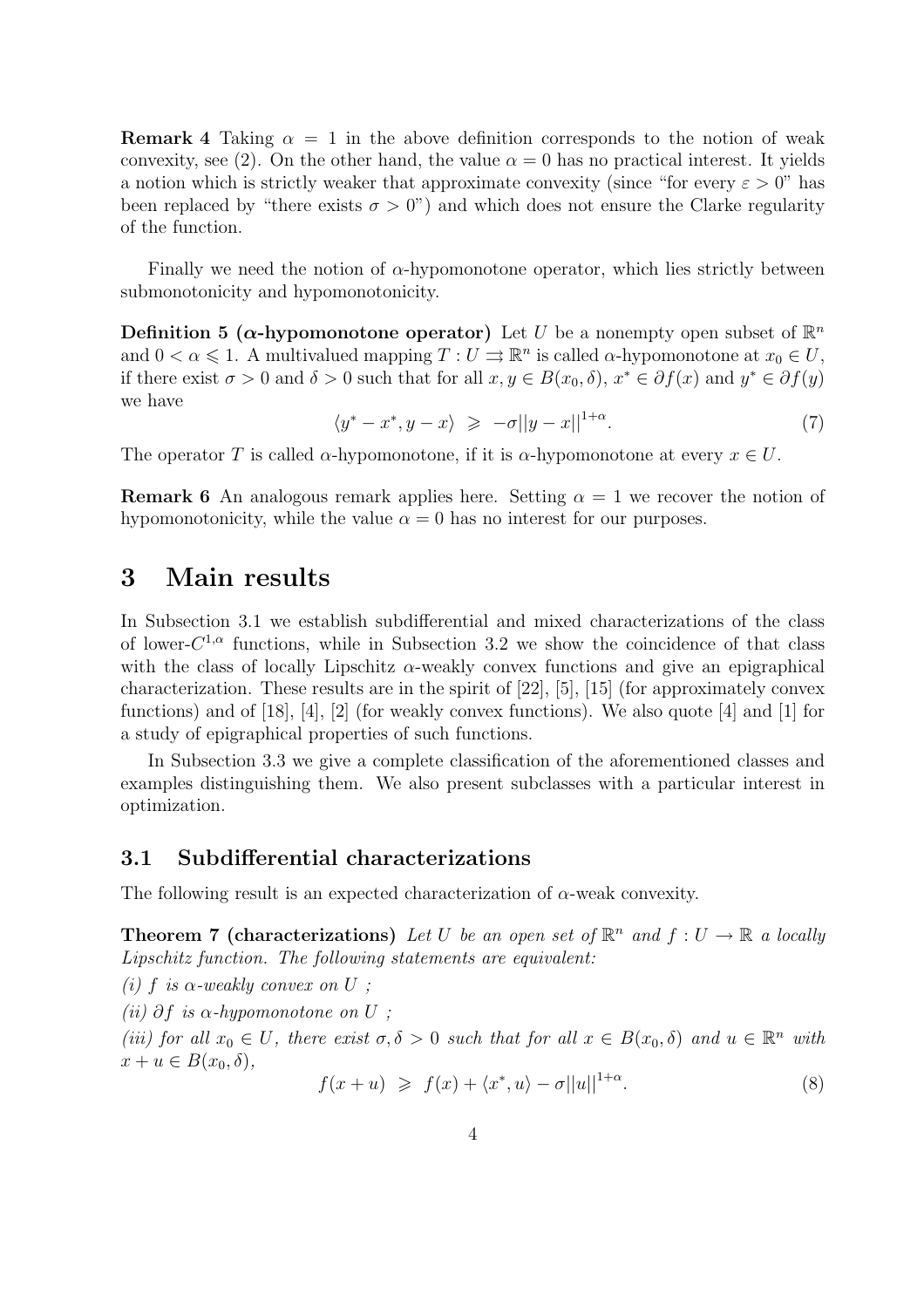**Proof.** (i)  $\Rightarrow$  (iii). Fix  $x_0 \in U$ ,  $\sigma > 0$ ,  $\delta > 0$  given by Definition 3. Let us consider any  $x \in B(x_0, \delta)$  and  $u \in \mathbb{R}^n$  such that  $x + u \in B(x_0, \delta)$ . Then for  $z \in B(x_0, \delta)$  sufficiently closed to x and such that  $z + u \in B(x_0, \delta)$ , one has

$$
f(z + tu) \leq t f(z + u) + (1 - t)f(z) + \sigma t(1 - t) ||u||^{1 + \alpha}
$$

or equivalently

$$
\frac{f(z+tu)-f(z)}{t} \leq f(z+u)-f(z)+\sigma(1-t) ||u||^{1+\alpha}
$$

Taking the "limsup" when  $z \to x$  and  $t \to 0^+$  in both sides, one gets

 $f^o(x; u) \leq f(x + u) - f(x) + \sigma ||u||^{1+\alpha}$ 

which in view of (3) yields the result.

 $(iii) \Rightarrow (ii)$ . Fix  $x_0 \in U$ ,  $\sigma > 0$ ,  $\delta > 0$  and take any  $x, y \in B(x_0, \delta)$ ,  $x^* \in \partial f(x)$  and  $y^* \in \partial f(y)$ . Then one has

$$
f(y) \ge f(x) + \langle x^*, y - x \rangle - \sigma ||x - y||^{1 + \alpha}
$$
 and  $f(x) \ge f(y) + \langle y^*, x - y \rangle - \sigma ||x - y||^{1 + \alpha}$ 

which by addition yields

$$
\langle x^* - y^*, x - y \rangle \geqslant -2\sigma ||x - y||^{1+\alpha}.
$$

This shows the  $\alpha$ -hypomonotonicity of  $\partial f$ .

(ii)  $\Rightarrow$  (i). Suppose  $\partial f$  is  $\alpha$ -hypomonotone and let  $\sigma > 0$ ,  $\delta > 0$  as in Definition 5. Fix  $x_1, x_2 \in B(x_0, \delta)$  and for any  $t \in (0, 1)$  set  $x_t = tx_1 + (1 - t)x_2$  so that

$$
x_t - x_1 = (1 - t)(x_2 - x_1) \quad \text{and} \quad x_t - x_2 = t(x_1 - x_2). \tag{9}
$$

By the Lebourg mean value theorem (see [12] or [3, Theorem 2.3.7]), for every  $i \in \{1,2\}$ there exists  $z_i \in [x_i, x_t]$  and  $z_i^* \in \partial f(z_i)$  such that

$$
f(x_t) = f(x_i) + \langle z_i^*, x_t - x_i \rangle.
$$
 (10)

Multiplying (10) respectively by t for  $i = 1$  and by  $(1 - t)$  for  $i = 2$  and adding the resulting inequalities we conclude in view of (9) that

$$
f(x_t) = tf(x_1) + (1-t)f(x_2) - t(1-t)\langle z_1^* - z_2^*, x_1 - x_2 \rangle.
$$
 (11)

Since

$$
\frac{x_1 - x_2}{||x_1 - x_2||} = \frac{z_1 - z_2}{||z_1 - z_2||},
$$

the definition of  $\alpha$ -hypomonotonicity implies

$$
\langle z_1^*-z_2^*,x_1-x_2\rangle \geq -\sigma||z_1-z_2||^{\alpha}||x_1-x_2|| \geq -\sigma||x_1-x_2||^{1+\alpha},
$$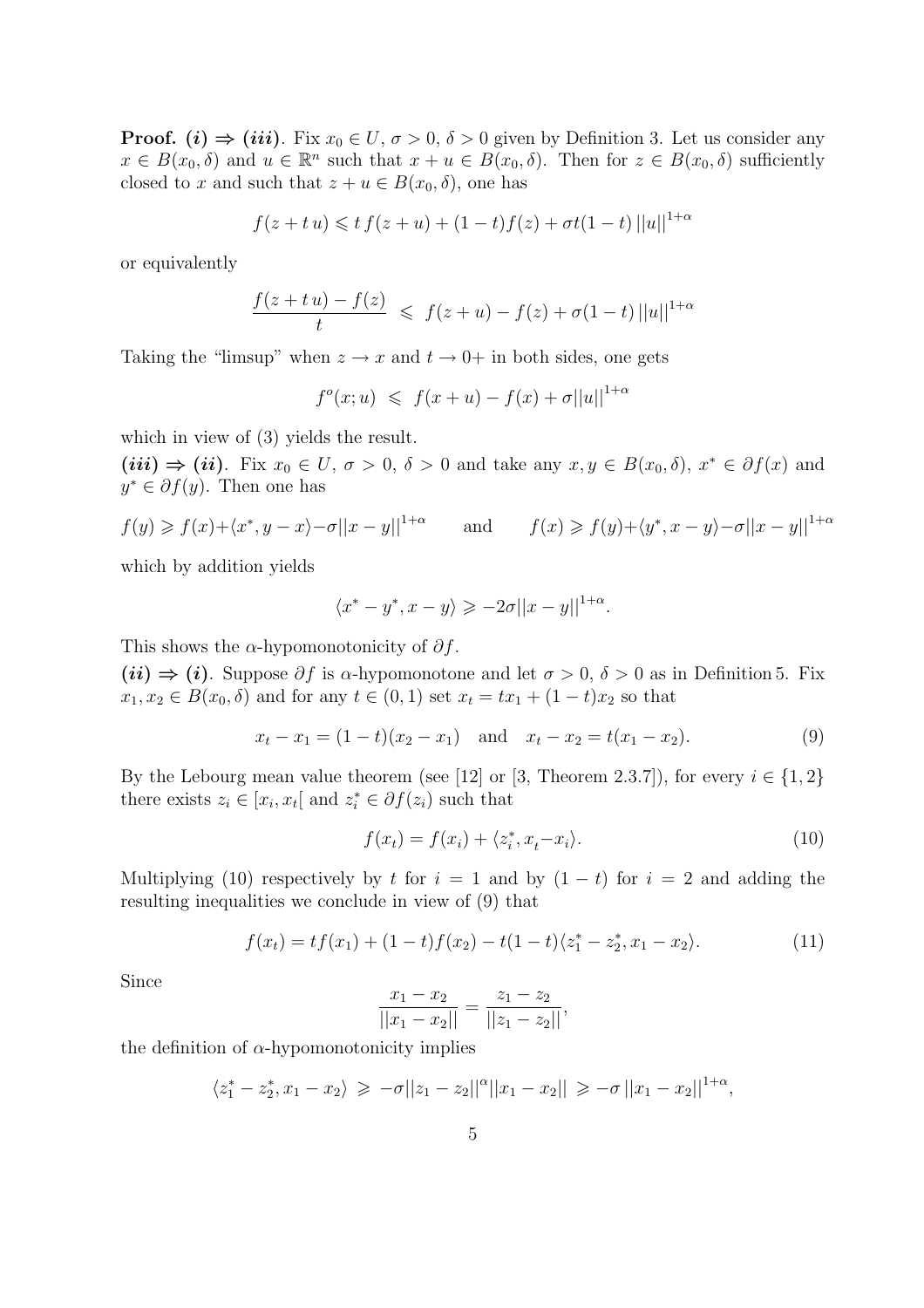so (11) yields

$$
f(x_t) \leqslant tf(x) + (1-t)f(y) + \sigma t(1-t) ||x - y||^{1+\alpha},
$$

which ends the proof.  $\Box$ 

Let us note that the property that  $f$  is locally Lipschitz is only used for the implication  $(ii) \Rightarrow (i)$ , in which the Lebourg mean value theorem for locally Lipschitz functions was needed. All other implications can be adapted to the case that  $f$  is lower semicontinuous and  $\partial f$  is its Clarke-Rockafellar subdifferential (we refer to [3] or [4] for the corresponding definition).

## 3.2 Coincidence of  $\alpha$ -weakly convex and  $LC^{1,\alpha}$  functions

Let us now show the coincidence of the classes of locally Lipschitz  $\alpha$ -weakly convex functions (Definition 3) and of  $LC^{1,\alpha}$  functions (Definition 2). This result comes to complete statements of similar nature, previously established in [5, Corollary 3] (for approximately convex functions) and in [18], [23] (for weakly convex functions).

**Theorem 8 (coincidence result)** Let U be a nonempty open subset of  $\mathbb{R}^n$  and let  $0 <$  $\alpha \leq 1$ . Then a locally Lipschitz function  $f: U \to \mathbb{R}$  is lower- $C^{1,\alpha}$  if and only if f is α-weakly convex.

**Proof.** ( $\Rightarrow$ ). Let us assume that f is lower- $C^{1,\alpha}$  and let us fix any  $x_0 \in U$ . Then let us consider  $\delta, \sigma > 0$ , a nonempty compact set S and a continuous function  $F(x, s)$  according to the Definition 2 so that

$$
f(x) = \max_{s \in S} F(x, s), \text{ for all } x \in B(x_0, \delta),
$$

and

$$
||\nabla F(y,s) - \nabla F(x,s)|| \leq \sigma ||y-x||^{\alpha},
$$

for all  $x, y \in B(x_0, \delta)$  and  $s \in I(x) \cup I(y)$ . Let  $x \in B(x_0, \delta)$  and  $u \in \mathbb{R}^n$  be such that  $x + u \in B(x_0, \delta)$  and set  $y = x + u$ . Since S and  $I(x)$  are compact, it follows (see [19, Theorem 10.31]) that

$$
\partial f(x) = \text{co }\{\nabla F(x, s), \ s \in I(x)\},
$$

where co (A) denotes the convex hull of a set A. For any  $x^* \in \partial f(x)$ , by the Caratheodory where co  $(A)$  denotes the convex null of a set A. For any  $x \in \partial f(x)$ , by the Caratheodory<br>theorem, there exist  $\lambda_1, \ldots, \lambda_{n+1}$  in  $\mathbb{R}_+$  with  $\sum_i \lambda_i = 1$  and  $s_1, \ldots, s_{n+1}$  in  $I(x)$  such that

$$
x^* = \sum_{i=1}^{n+1} \lambda_i \nabla F(x, s_i).
$$

Applying for every  $i \in \{1, \ldots, n+1\}$  the classical mean-value theorem to the differentiable function  $x \mapsto F(x, s_i)$  we obtain  $z_i \in [x, y]$  such that

$$
F(y, s_i) - F(x, s_i) = \langle \nabla F(z_i, s_i), y - x \rangle.
$$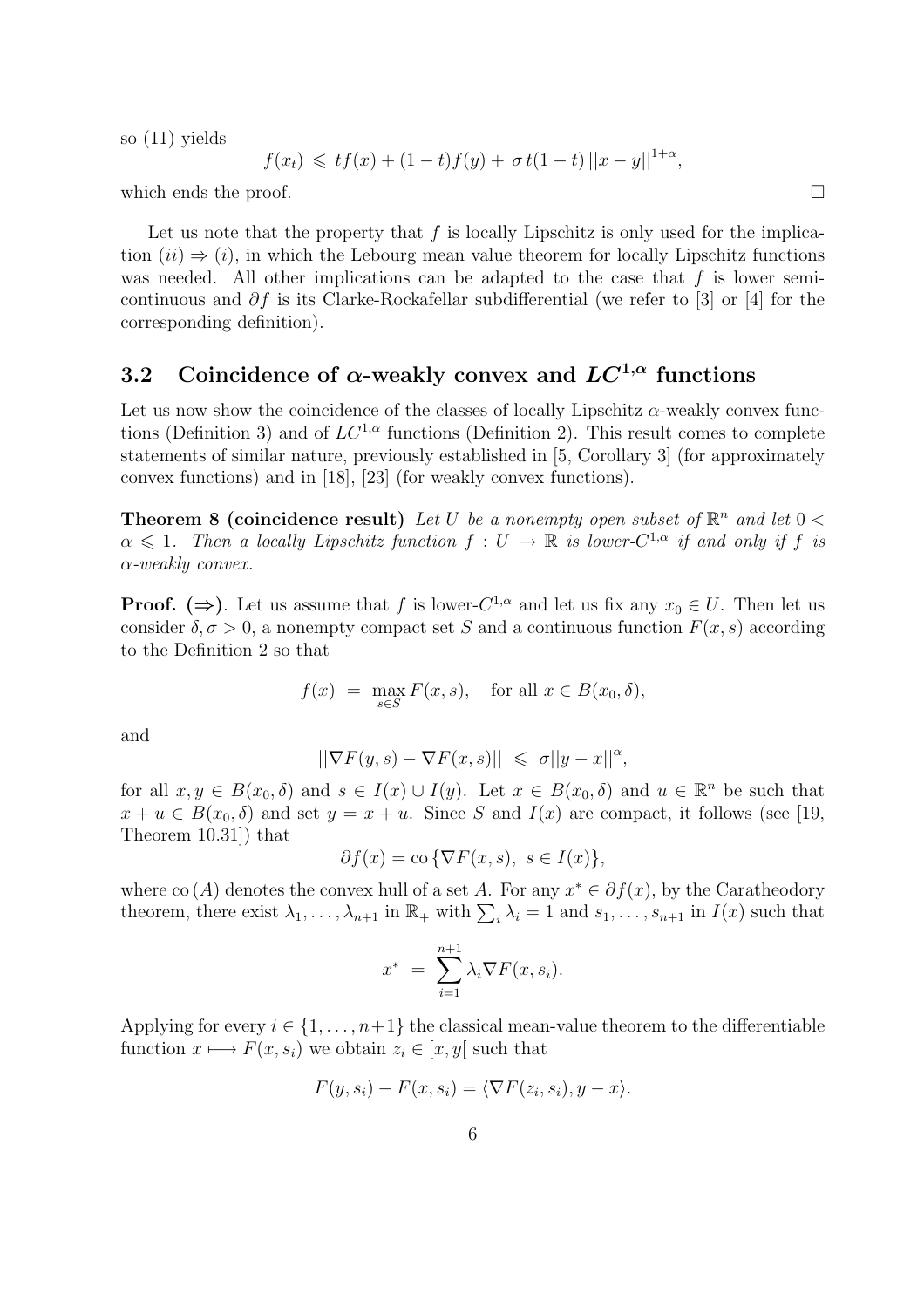Since  $s_i \in I(x)$ , we have successively

$$
f(y) \geq F(y, s_i)
$$
  
=  $F(x, s_i) - \langle \nabla F(z_i, s_i), y - x \rangle$   
=  $f(x) + \langle \nabla F(x, s_i), y - x \rangle + \langle \nabla F(z_i, s_i) - \nabla F(x, s_i), y - x \rangle.$ 

Multiplying by  $\lambda_i \geq 0$  and adding the resulting inequalities for  $i \in \{1, \ldots, n+1\}$  we obtain (recalling  $y = x + u$ ) that

$$
f(x+u) \geqslant f(x) + \langle x^*, u \rangle + \sum_{i=1}^{n+1} \lambda_i \langle \nabla F(z_i, s_i) - \nabla F(x, s_i), u \rangle.
$$
 (12)

Since  $s_i \in I(x)$  for  $i \in \{1, \ldots, n+1\}$ , relation (4) yields

$$
\langle \nabla F(z_i, s_i) - \nabla F(x, s_i), u \rangle \leq \sigma ||u|| \, ||z_i - x||^{\alpha}.
$$

Since  $z_i \in [x, y]$  this yields

$$
\langle \nabla F(z_i, s_i) - \nabla F(x, s_i), u \rangle \leq \sigma ||u|| ||y - x||^{\alpha} = \sigma ||u||^{1+\alpha}.
$$

Replacing into (12) we get

$$
f(x+u) \geq f(x) + \langle x^*, u \rangle - \sigma ||u||^{1+\alpha},
$$

so the assertion follows from Theorem 7 (iii) $\Rightarrow$  (i).

(←). Conversely, let us assume f is  $\alpha$ -weakly convex and let us consider  $x_0 \in U$ . Then for some  $\sigma, \delta > 0$  and all  $y, z \in B(x_0, \delta), z^* \in \partial f(z)$  we have

$$
f(y) \geq f(z) + \langle z^*, y - z \rangle - \sigma ||y - z||^{1+\alpha}.
$$
 (13)

Taking eventually  $\tilde{\sigma} > \sigma$ , we may assume that the above inequality is strict for all  $y \neq \sigma$  $z \in B(x_0, \delta)$  and all  $z^* \in \partial f(z)$ . Set

$$
S = \left\{ (z, z^*) \in \mathbb{R}^n \times \mathbb{R}^n, \quad ||z - x_0|| \leq \frac{\delta}{2}, \ z^* \in \partial f(z) \right\}
$$

Since  $\partial f$  is locally bounded and has a closed graph (see [3, Proposition 2.1.5], for example) it follows that S is compact. Moreover, S is nonempty since it contains the set  $\{x_0\} \times$  $\partial f(x_0)$ . Let us now define

$$
F : B(x_0, \delta/2) \times S \longrightarrow \mathbb{R}
$$
  

$$
(x, (z, z^*)) \longmapsto F(x, (z, z^*)) := f(z) + \langle z^*, x - z \rangle - \sigma ||x - z||^{1+\alpha}.
$$

Then for every  $x \in B(x_0, \delta/2)$  and every  $s = (z, z^*) \in S$  we have in view of (13) (and the choice of  $\sigma > 0$ ) that

$$
f(x) \geqslant F(x,(z,z^*))
$$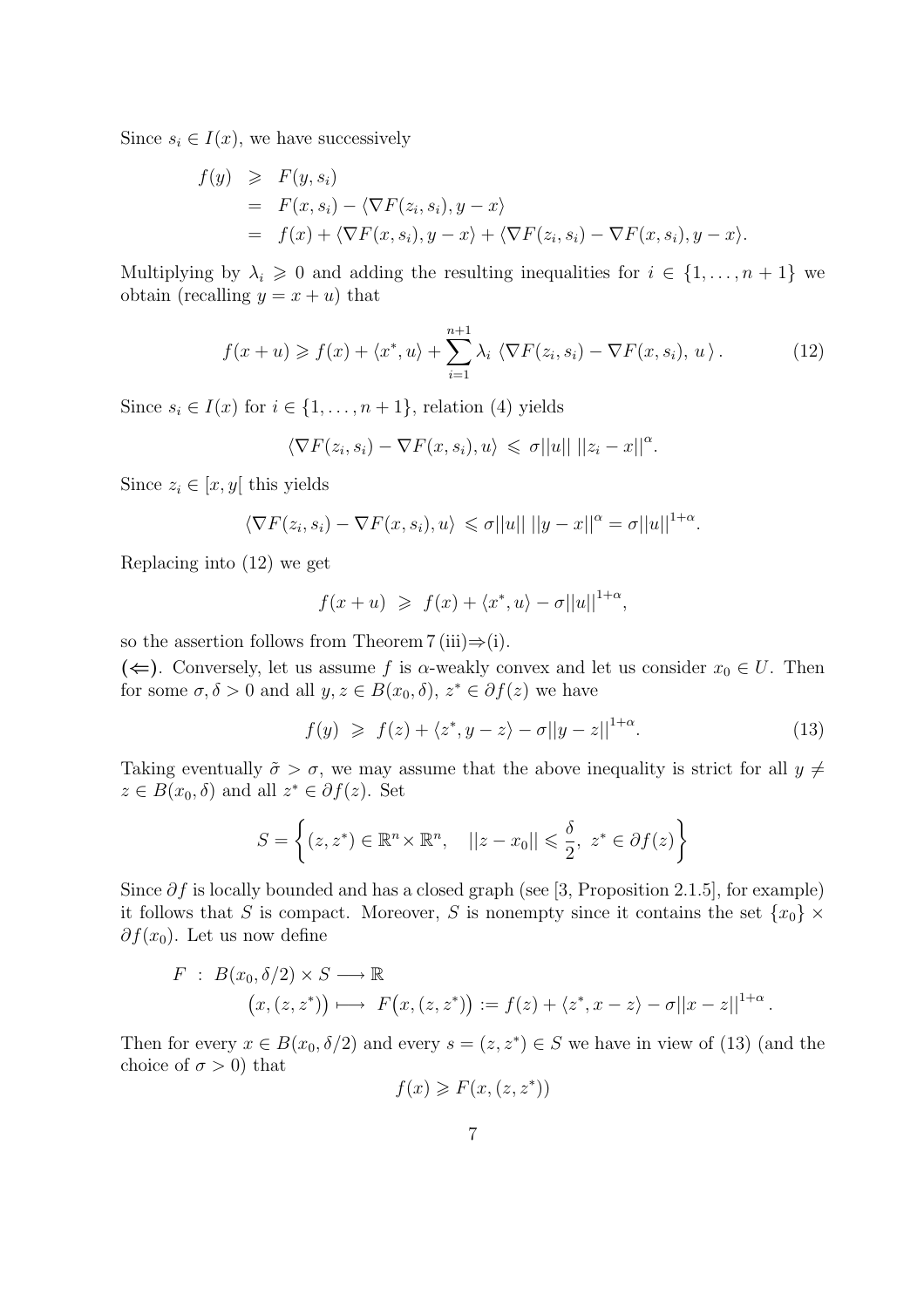with strict inequality whenever  $x \neq z$ . Thus for every  $x \in B(x_0, \delta/2)$ 

$$
f(x) = \max_{(z,z^*) \in S} F(x,(z,z^*)),
$$

and

$$
I(x) = \{x\} \times \partial f(x).
$$

Note also that

$$
\nabla_x F(x,(z,z^*)) = \begin{cases} z^* - \sigma(1+\alpha) \left| |x-z| \right|^{\alpha-1} (x-z) & \text{if } x \neq z \\ z^* & \text{if } x = z \end{cases}
$$

Let now any  $x, y \in B(x_0, \delta)$  and  $s = (z, z^*) \in I(x) \cup I(y)$ . It follows that  $z \in \{x, y\}$ . Let us suppose (with no loss of generality) that  $z = y$ . Then

$$
||\nabla_x F(y,s) - \nabla_x F(x,s)|| = \sigma(1+\alpha) ||y-x||^{\alpha}.
$$

Thus (4) of Definition 2 holds. To complete the proof, it suffices to check the continuity of  $\nabla_x F(x,(z,z^*))$  on  $B(x_0,\delta) \times S$ . This is clear at every point  $(x,(z,z^*))$  with  $x \neq z$ , so let us suppose that  $x = z$ , that is,  $(x,(z,z^*)) = (x,(x,z^*))$  and let  $(x_n,(z_n,z_n^*))_{n\geqslant 1}$  be a sequence of  $B(x_0, \delta) \times S$  converging to  $(x, (x, z^*))$ . For all  $n \in \mathbb{N}$  such that  $x_n \neq z_n$  we have

$$
\begin{aligned} &\left|\left|\nabla_x F(x,(x,z^*)) - \nabla_x F(x_n,(z_n,z_n^*))\right|\right| \\ &= \left|\left|z^* - z_n^* + \sigma(1+\alpha)\right|\left|x_n - z_n\right|\right|^{\alpha-1}(x_n - z_n)\right| \\ &\leqslant \left|\left|z^* - z_n^*\right|\right| + \sigma(1+\alpha) \left|\left|x_n - z_n\right|\right|^{\alpha} .\end{aligned}
$$

On the other hand, for all  $n \in \mathbb{N}$  such that  $x_n = z_n$  we have

$$
||\nabla_x F(x,(x^*,z^*)) - \nabla_x F(x_n,(x_n,z_n^*))|| = ||z^* - z_n^*||.
$$

Thus, it follows easily that

$$
||\nabla_x F(x,(x,z^*)) - \nabla_x F(x_n,(z_n,z_n^*))|| \longrightarrow 0
$$

as  $(x_n, (z_n, z_n^*)) \longrightarrow (x, (x, z^*))$ . This shows that  $\nabla_x F$  is jointly continuous, so  $f \in LC^{1,\alpha}$ . ¤

**Remark 9** ( $LC^{1,1} \equiv LC^2$ ) Taking  $\alpha = 1$  in the above proof we obtain that the class of the lower- $C^{1,1}$  functions and of the locally Lipschitz weakly convex functions coincide. In view of the classical result of Rockafellar [18] (recalled in the introduction), we conclude that the classes  $LC^{1,1}$  and  $LC^2$  coincide.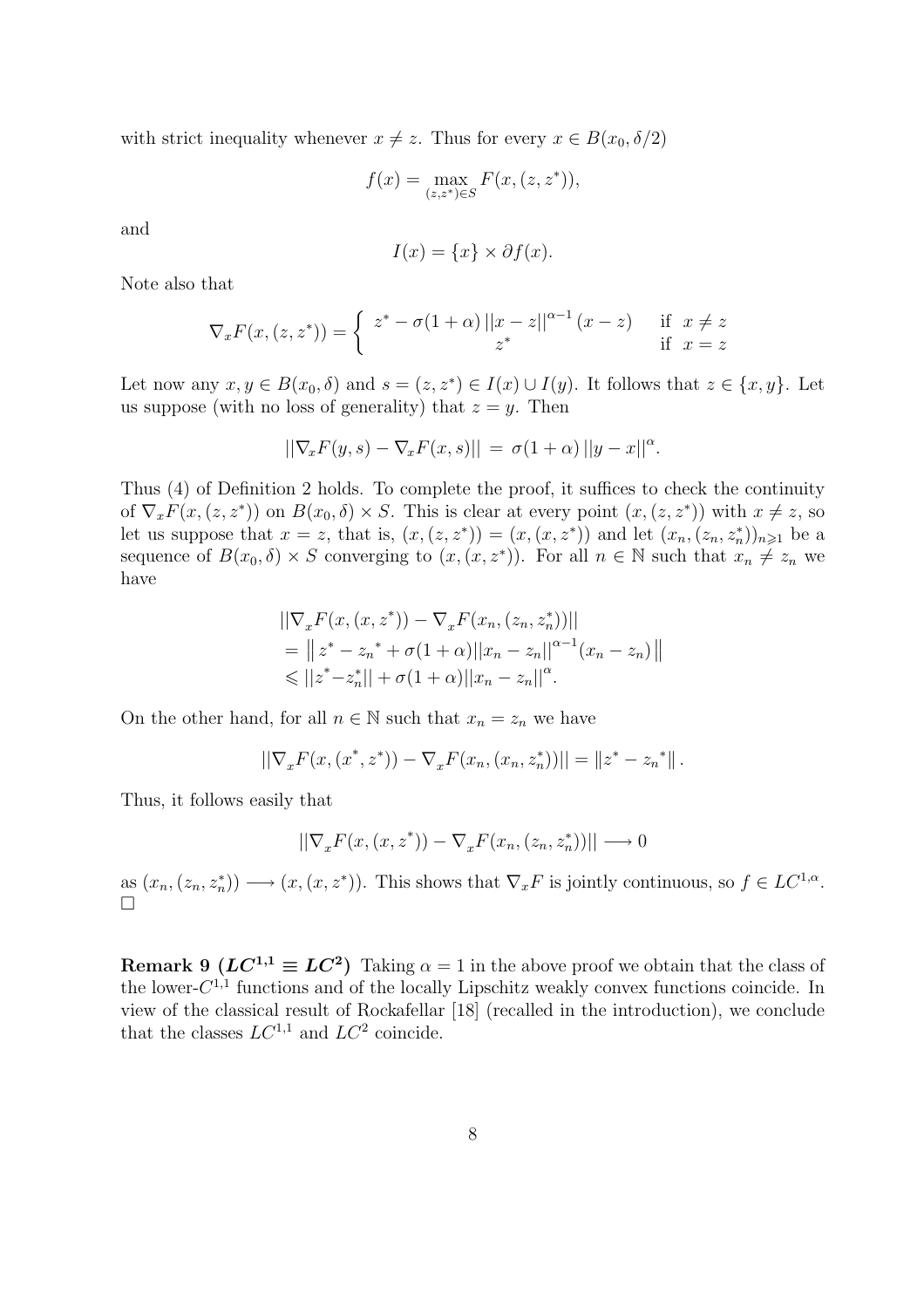Let us now provide a characterization of the epigraphs of  $LC^{1,\alpha}$  functions, in terms of the truncated normal cone operator. We first recall the definition of the latter: if  $C$  is a nonempty subset of a Euclidean space  $\mathbb{R}^m$   $(m \in \mathbb{N}^*)$ , then the (Clarke) normal cone of C at  $u \in C$  is defined by

$$
N_C(u) = \{u^* \in \mathbb{R}^m : \langle u^*, v \rangle \leq 0, \forall v \in T_C(u)\},\tag{14}
$$

where the Clarke tangent cone  $T_C(u)$  is defined as follows:

$$
v \in T_C(u) \Longleftrightarrow \begin{cases} \forall \varepsilon > 0, \exists \delta > 0 \text{ such that} \\ \forall u' \in B(u, \delta) \cap C, \forall t \in ]0, \delta[, \ (u' + tB(v, \varepsilon)) \cap C \neq \emptyset. \end{cases} \tag{15}
$$

We put  $N_C(u) = \emptyset$ , whenever  $u \notin C$ . For any  $r > 0$  we denote by  $N_C^r(u)$  the truncated Clarke normal cone, that is,

$$
N_C^r(u) = N_C(u) \cap B[0, r],
$$

where  $B[0, r]$  denotes the closed ball in  $\mathbb{R}^m$  of center 0 and radius r. We further denote by

$$
epi f := \{(x, \beta) \in \mathbb{R}^{n+1} : \beta \geq f(x)\}
$$

the epigraph of the function f defined on  $\mathbb{R}^n$ . By [3, p. 56], for all  $u_o = (x_0, f(x_0)) \in e$  pi f we have

$$
N_{\text{epi }f}(u_0) = \mathbb{R}^+(\partial f(x_0), -1).
$$

Let us finally note that, if f is  $\kappa$ -Lipschitz on a ball B of  $\mathbb{R}^n$ , then for all  $x_1, x_2$  in B, we have √

$$
||x_2 - x_1|| \le ||u_2 - u_1|| \le \sqrt{1 + \kappa^2} ||x_2 - x_1||,
$$
\n(16)

where  $u_i := (x_i, f(x_i)), i \in \{1,2\}$  and where we use the same notation to denote the Euclidean norm of the spaces  $\mathbb{R}^n$  and  $\mathbb{R}^{n+1}$ .

The following result is analogous to the ones established in [4, Section 5] (for  $LC^2$ functions) and in [1, Theorem 4.1.4] (for  $LC^1$  functions).

Corollary 10 (epigraphical characterization) Let  $f: U \to \mathbb{R}$  be a locally Lipschitz function defined on an open subset U of  $\mathbb{R}^n$ . The following two assertions are equivalent: (i) the function f is lower- $C^{1,\alpha}$ ;

(ii) the operator  $N^1_{\text{epi } f} : \mathbb{R}^{n+1} \rightrightarrows \mathbb{R}^{n+1}$  is  $\alpha$ -hypomonotone.

**Proof.** (i)  $\Rightarrow$  (ii) Let  $u_0 \in$  epi f. We can suppose without no loss of generality that  $u_0 =$  $(x_0, f(x_0))$  for  $x_0 \in U$  (otherwise  $N_{\text{epi }f}(u)$  is reduced to  $\{0\}$  for all u in a neighborhood of  $u_0$ , so that (7) is clearly satisfied).

Let now  $\kappa, \delta_1 > 0$  such that f is  $\kappa$ -Lipschitz on  $B(x_0, \delta_1)$ . By Theorem 8, the function f is weakly convex, so Theorem 7 (i)⇒(iii) yields that there exist  $\delta_2 > 0$  and  $\sigma > 0$  such that for all  $x_1, x_2 \in B(x_0, \delta_2)$ ,  $x_1^* \in \partial f(x_1)$  and  $x_2^* \in \partial f(x_2)$ 

$$
f(x_2) - f(x_1) \ge \langle x_1^*, x_2 - x_1 \rangle - \sigma ||x_1 - x_2||^{1 + \alpha}.
$$
 (17)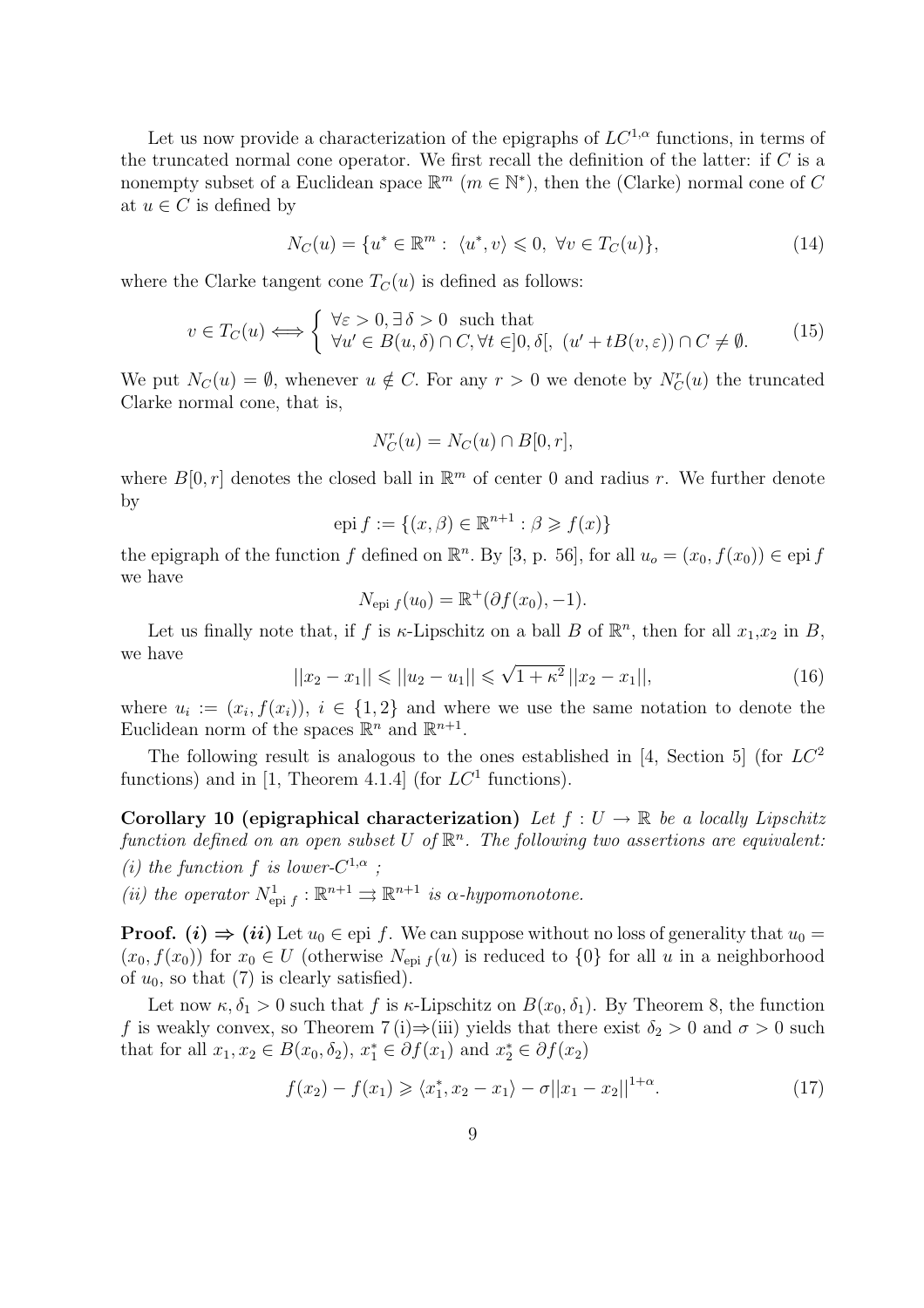Set  $\delta = \min\{\delta_1, \delta_2\}$  and take  $u_1, u_2 \in B(u_0, \delta) \cap \text{epi } f$  (we use the same notation  $B(u_0, \delta)$  to denote the ball of center  $u_0$  and radius  $\delta > 0$  in the space  $\mathbb{R}^{n+1}$ ). In particular,  $u_1$  has the form  $(x_1, \beta_1)$  with  $\beta_1 \geq f(x_1)$ . There are two cases:

- If  $\beta_1 > f(x_1)$ , then  $N_{epi\ f}^1(u_1) = \{0\}.$
- If  $\beta_1 = f(x_1)$ , then

$$
N_{\rm epi~f}^1(u_1) = \mathbb{R}^+(\partial f(x_1), -1) \cap B[0, 1].
$$

So for every  $u_1^* \in N^1_{\text{epi }f}(u_1)$ , there exists  $x_1^* \in \partial f(x_1)$  such that  $u_1^* = \mu_1(x_1^*, -1)$ . Note also that we can bound  $\mu_1$  uniformly. Since f is  $\kappa$ -Lipschitz on  $B(x_0, \delta)$ , one has  $||x_1^*|| \le \kappa$  (see [3, Proposition 2.1.2], for example). As  $||u_1^*|| \le 1$ , one obtains  $\mu_1 \leqslant (1 + \kappa^2)^{-\frac{1}{2}}.$ 

Since  $\beta_2 \geq f(x_2)$ , (17) implies

$$
\langle (x_1^*, -1), (x_2 - x_1, \beta_2 - \beta_1) \rangle \leq \sigma ||x_1 - x_2||^{1+\alpha}.
$$

Here again we use the same notation for the scalar products in  $\mathbb{R}^n$  and in  $\mathbb{R}^{n+1}$ . In particular,  $\langle (x, \alpha), (y, \beta) \rangle := \langle x, y \rangle + \alpha \beta$ , for all  $x, y \in \mathbb{R}^n$  and all  $\alpha, \beta \in \mathbb{R}$ .

In both cases, for every  $u_1^* \in N^1_{\text{epi } f}(u_1)$  we have

$$
\langle u_1^*, u_2 - u_1 \rangle \leq (1 + \kappa^2)^{-\frac{1}{2}} \sigma ||x_1 - x_2||^{1+\alpha},
$$

which in view of (16) yields

$$
\langle u_1^*, u_2 - u_1 \rangle \leq (1 + \kappa^2)^{-\frac{1}{2}} \sigma ||u_1 - u_2||^{1+\alpha}.
$$

Interchanging the roles of  $u_1$  and  $u_2$ , for every  $u_2^* \in N^1_{\text{epi }f}(u_2)$  we have

$$
\langle u_2^*, u_2 - u_1 \rangle \geqslant -(1 + \kappa^2)^{-\frac{1}{2}} \sigma ||u_1 - u_2||^{1+\alpha}.
$$

Substracting the last two equations, we get

$$
\langle u_2^* - u_1^*, u_2 - u_1 \rangle \ge -2(1 + \kappa^2)^{-\frac{1}{2}} \sigma ||u_1 - u_2||^{1+\alpha},
$$

which means that  $N^1_{epi\ f}$  is  $\alpha$ -hypomonotone.

 $(ii) \Rightarrow (i)$  Fix  $x_0 \in U$  and set  $u_0 = (x_0, f(x_0))$ . Let  $\delta_1$  and  $\sigma$  such that for all  $u_1, u_2 \in$  $B(x_0, \delta_1), u_1^* \in N^1_{\text{epi } f}(u_1)$  and  $u_2^* \in N^1_{\text{epi } f}(u_2)$ 

$$
\langle u_2^* - u_1^*, u_2 - u_1 \rangle \ge -\sigma ||u_1 - u_2||^{1+\alpha}.
$$
 (18)

Let  $\delta_2$  and  $\kappa$  be such that f is  $\kappa$ -Lipschitz on  $B(x_0, \delta_1)$  and set

$$
\delta = \frac{\min\{\delta_1, \delta_2\}}{\sqrt{1 + \kappa^2}}.
$$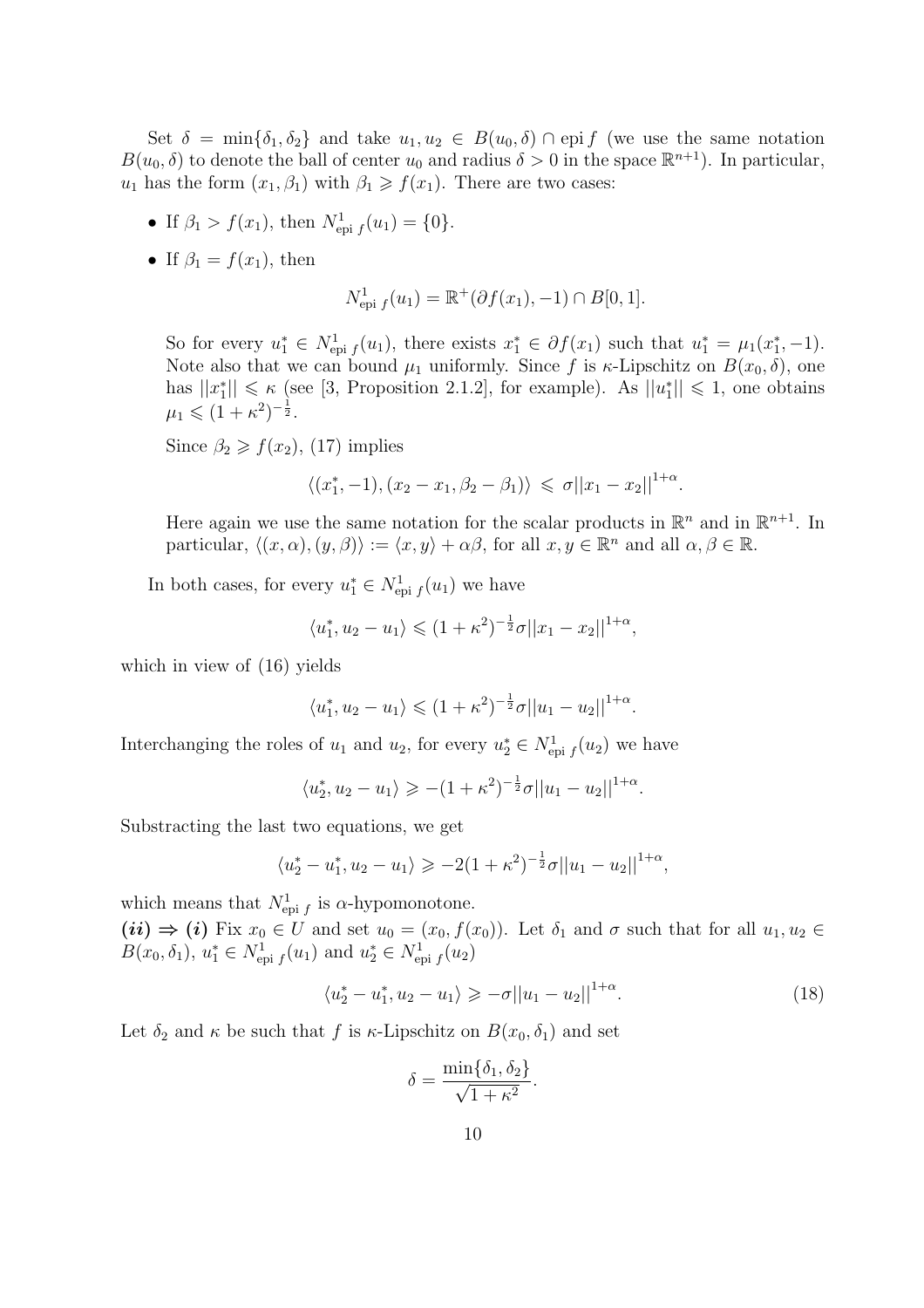Let  $x_1, x_2 \in B(x_0, \delta), x_1^* \in \partial f(x_1)$  and  $x_2^* \in \partial f(x_2)$ . For  $i \in \{1, 2\}$ , set  $u_i = (x_i, f(x_i))$ and  $u_i^* := (1 + \kappa^2)^{-\frac{1}{2}} (x_i^*, -1)$ . Observe that  $u_i \in B(u_0, \delta_1)$  and  $u_i^* \in N^1_{\text{epi } f}(u_i)$ . Thus (18) can be rephrased as

$$
\langle (x_2^* - x_1^*, 0), (x_2 - x_1, f(x_2) - f(x_1)) \rangle \ge -\sigma (1 + \kappa^2)^{\frac{1}{2}} ||u_1 - u_2||^{1+\alpha}.
$$

Using (16) we get

$$
\langle x_2^* - x_1^*, x_2 - x_1 \rangle \ge -\sigma (1 + \kappa^2) ||x_1 - x_2||^{1+\alpha}.
$$

Thus  $\partial f$  is  $\alpha$ -hypomonotone. By Theorem 7 (ii)⇒(i) and Theorem 8, we conclude that f is  $LC^{1,\alpha}$ . . The contract of the contract of the contract of the contract of the contract of  $\Box$ 

#### 3.3 Classification

Let us fix a nonempty open subset U of  $\mathbb{R}^n$  and let us consider the following two particular classes of functions.

– (locally decomposable functions) We say that a locally Lipschitz function  $f$ :  $U \to \mathbb{R}$  is locally decomposable on U as a sum of a convex function and a  $C^{1,\alpha}$  function if for all  $x_0 \in U$  there exists  $\delta > 0$ , a convex continuous function  $k : B(x_0, \delta) \to \mathbb{R}$  and a  $C^{1,\alpha}$ -function  $h: B(x_0, \delta) \to \mathbb{R}$  (that is, h is differentiable with  $\alpha$ -Hölder derivative) such that

$$
f(x) = k(x) + h(x), \text{ for all } x \in B(x_0, \delta).
$$

– (locally composite functions) We say that a locally Lipschitz function  $f: U \to \mathbb{R}$ is locally composite on U, if for every  $x_0 \in U$  there exists  $\delta > 0$ , a lower semicontinuous convex function  $g : \mathbb{R}^m \to \mathbb{R} \cup \{\infty\}$  and a  $C^{1,\alpha}$ -function  $G : B(x_0, \delta) \to \mathbb{R}^m$  such that

$$
f(x) = g(G(x)), \text{ for all } x \in B(x_0, \delta),
$$

and the following qualification constraint condition is satisfied: there exists a point  $\bar{x}$  in  $B(x_0, \delta)$  such that

$$
N_{\overline{\text{dom}g}}(G(\bar{x})) \cap \ker \nabla G(\bar{x})^* = \{0\}
$$

This constraint qualification implies (see [19, p. 445], for example) that

$$
\partial f(x) = \nabla G(x)^* \partial g(G(x)), \text{ for all } x \in B(x_0, \delta).
$$

**Proposition 11** Let  $f: U \to \mathbb{R}$  be a locally Lipschitz function and  $0 < \alpha < 1$ . Consider the following conditions:

(i) f is locally decomposable on U as a sum of a convex continuous and a  $C^{1,\alpha}$  function; (ii) f is locally composite on U with a convex continuous and a  $C^{1,\alpha}$  function; (iii) f is a  $LC^{1,\alpha}$  function.

Then  $(i) \Longrightarrow (ii) \Longrightarrow (iii)$ .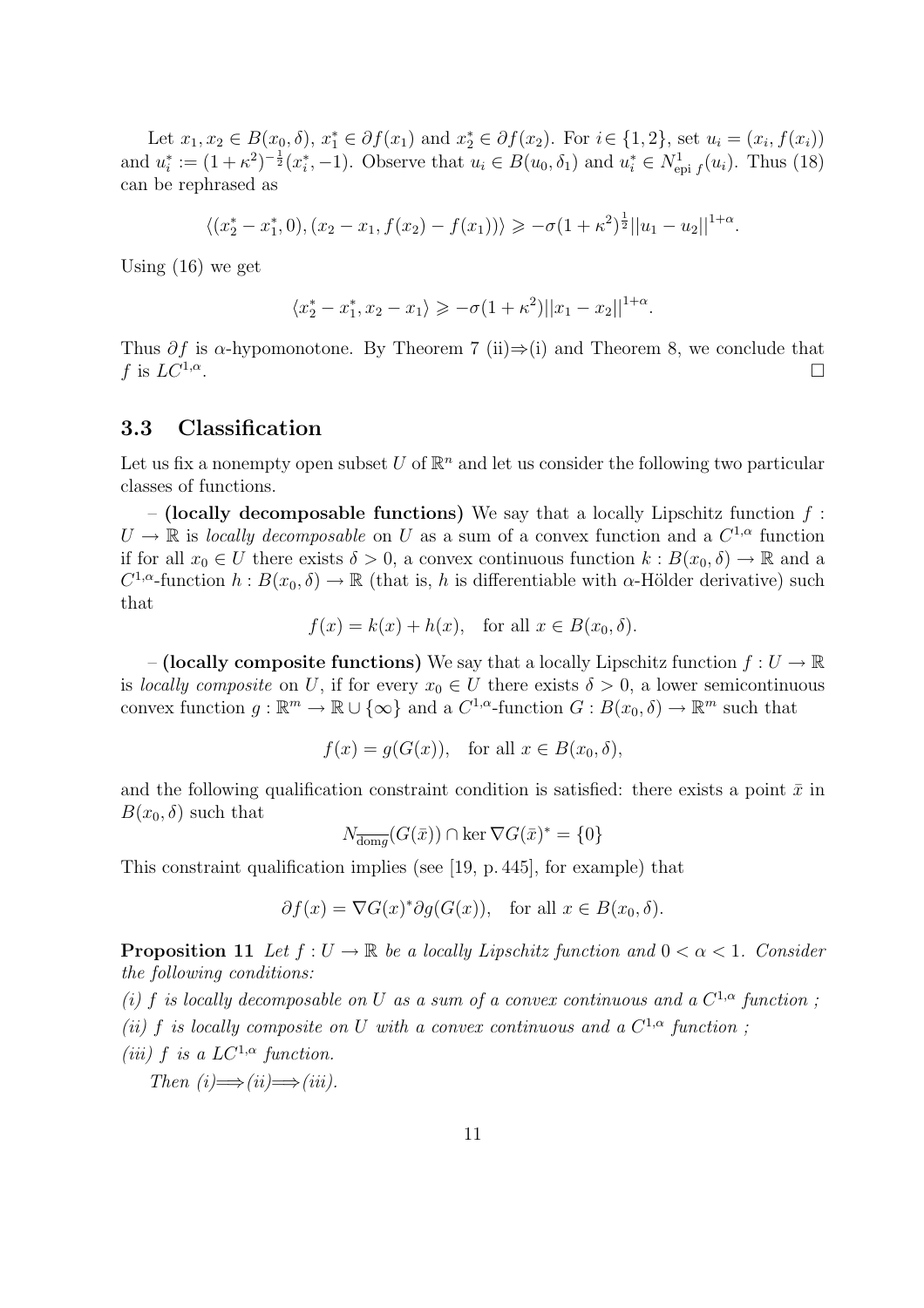**Proof.** (i)  $\Longrightarrow$  (ii). Having a local decomposition  $f = k + h$ , set  $g(x,r) = k(x) + r$ for  $(x, r) \in \mathbb{R}^n \times \mathbb{R}$  and  $G(x) = (x, h(x))$  for  $x \in \mathbb{R}$ . It is straightforward to see that  $f(x) = g(G(x))$ , that G is  $C^{1,a}$  and that g is convex and continuous. The qualification constraint is trivially satisfied at  $x_0$  for example.

(ii)  $\implies$  (iii). Let  $x_0 \in U$ ,  $\delta > 0$  and  $g, h : B(x_0, \delta) \to \mathbb{R}$ , g being convex continuous and  $G \in C^{1,\alpha}(B(x_0,\delta))$  such that  $f(x) = g(G(x))$  for all  $x \in B(x_0,\delta)$ . For all x near  $x_0$ , one has

$$
\partial f(x) = \nabla G(x)^* \partial g(G(x))
$$

Since  $\nabla G$  is  $\alpha$ -Hölderian, let  $\sigma > 0$  such that for all  $x, y \in B(x_0, \delta)$ 

$$
\left| |\nabla G(y) - \nabla G(x)| \right| \leq \sigma \left| |y - x| \right|^{\alpha}.
$$
\n(19)

Let  $x, y \in B(x_0, \delta)$ . For any  $x^* \in \partial f(x)$ , there exists  $\zeta \in \partial g(G(x))$  such that  $x^* =$  $\nabla G(x)^{*}\zeta$ . Since g is convex, it follows that

$$
f(y) - f(x) = g(G(y)) - g(G(x)) \ge \langle \zeta, G(y) - G(x) \rangle.
$$
 (20)

Applying the mean value theorem to the function G on the segment  $[x, y]$  we obtain  $z \in [x, y]$  such that

$$
G(y) - G(x) = \nabla G(z)(y - x). \tag{21}
$$

By  $(19)$ , it holds

$$
||\nabla G(z) - \nabla G(x)|| \leq \sigma ||z - x||^{\alpha} \leq \sigma ||y - x||^{\alpha}.
$$
 (22)

Thus by  $(20)$ ,  $(21)$  and  $(22)$ , we can write

$$
f(y) - f(x) \geq \langle \zeta, \nabla G(z)(y - x) \rangle
$$
  
=  $\langle \zeta, \nabla G(x)(y - x) \rangle + \langle \zeta, (\nabla G(z) - \nabla G(x))(y - x) \rangle$   
 $\geq \langle \zeta, \nabla G(x)(y - x) \rangle - \sigma ||\zeta|| ||y - x||^{1+\alpha}$ 

Moreover, there exists a constant  $\kappa > 0$  which bounds uniformly the norm of every subgradient of the convex continuous function g near  $x_0$ . Thus it holds

$$
f(y) - f(x) \geq \langle x^*, y - x \rangle - \sigma \kappa ||y - x||^{1+\alpha},
$$

and we can conclude by Theorem 7(iii) $\Rightarrow$ (i) and Theorem 8.

Remark 12 (conjecture) A classical result of Rockafellar [18] (see also [23], [8]) asserts that every  $LC^2$  function is decomposable as a sum of a convex continuous and a concave quadratic function. Moreover, in view of Remark 9, the classes  $LC^{1,1}$  and  $LC^2$  coincide. Thus, in case  $\alpha = 1$ , the three assertions of Proposition 11 are then equivalent. It is not known if an analogous equivalence holds for the classes of  $LC^1$  and  $LC^{1,\alpha}$  functions.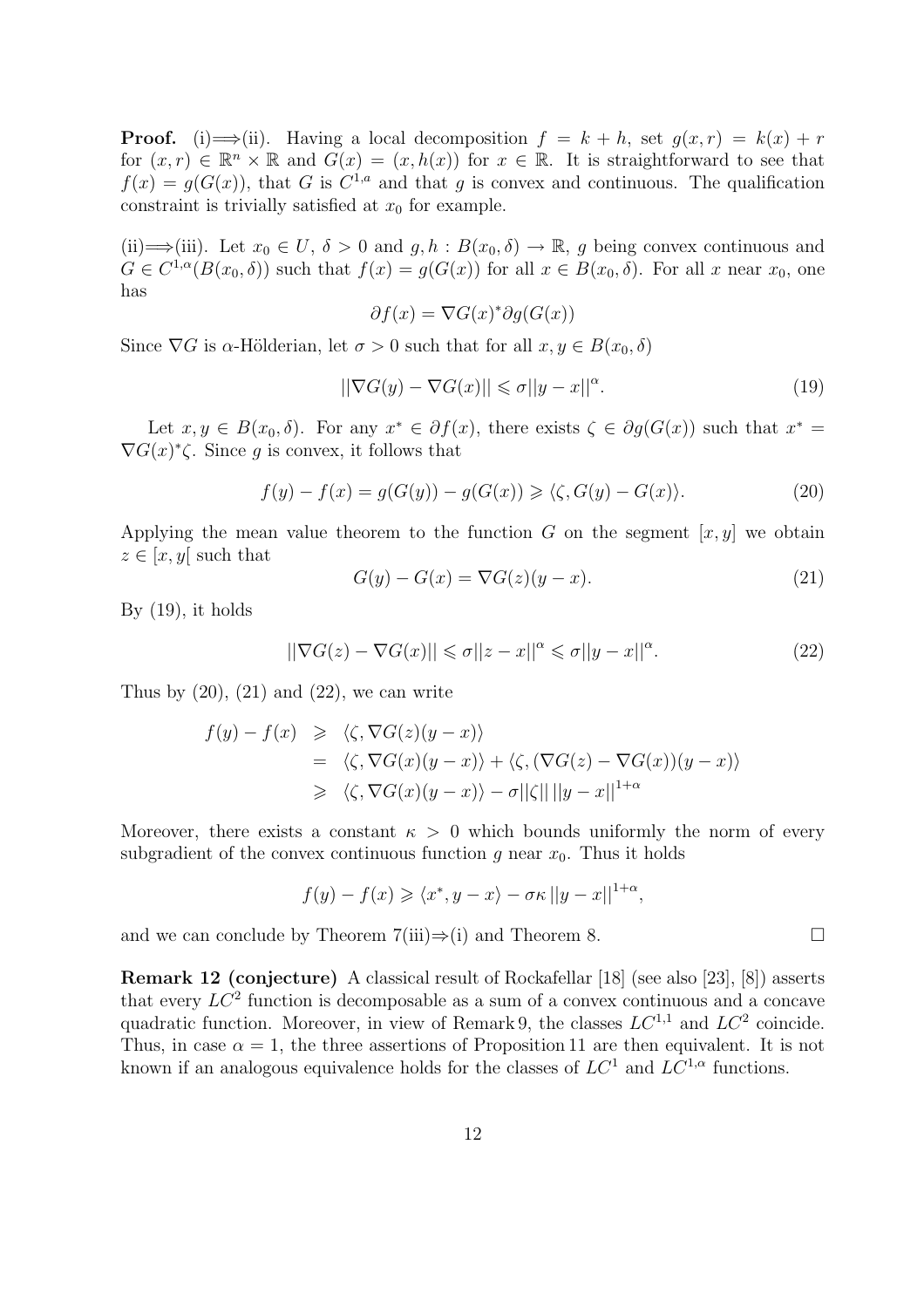Let us now give an example of a  $LC^1$  function f, which does not belong to any of the classes  $LC^{1,\alpha}$  for  $\alpha > 0$ . More precisely, we have the following proposition.

Proposition 13

$$
\bigcup_{0<\alpha<1} LC^{1,\alpha} \varsubsetneq LC^1
$$

Proof. The inclusion follows directly from Definition 2. To see that the inclusion is strict, let us consider the function  $f : \mathbb{R} \to \mathbb{R}$  defined as follows:

$$
f(x) = -\int_0^x g(t) dt,
$$

where

$$
g(t) = \begin{cases} 0 & t \leq 0\\ \frac{1}{|\ln t|} & t > 0 \end{cases}
$$

It is easily seen that g is continuous on  $\mathbb{R}$ , so that f is of class  $C^1$ . In particular,  $f \in LC^1$ . Note also that  $f(0) = 0$  and  $f'(0) = 0$ .

Let us prove that for any  $\alpha > 0$  the function f does not belong to the class  $LC^{1,\alpha}$ . Indeed, suppose towards a contradiction that there exists  $\alpha > 0$  such that  $f \in LC^{1,\alpha}$ . Then by Theorem 8 and Theorem 7 (i)⇒(iii) there exist  $\sigma, \delta > 0$  such that for all  $x \in (0,1)$ ,

$$
f(x) \geqslant -\sigma |x|^{1+\alpha}.
$$

Set now  $\phi(x) = f(x) + \sigma |x|^{1+\alpha}$ . Then the function  $\phi$  is  $C^1$ , non-negative and  $\phi(0) = 0$ . It follows easily that there exists a sequence  $(x_n)_{n\geq 1}$  of positive real numbers converging to 0 such that  $\phi'(x_n) \geq 0$ . (Indeed, if for some  $\delta > 0$  we have  $\phi'(x) < 0$  for all  $x \in (0, \delta)$ , then  $\phi$  should necessarily take negative values.) We compute  $\phi'(x) = (1 + \alpha)\sigma x^{\alpha} - g(x)$ for  $x > 0$ . Then we have for all  $n > 0$ 

$$
(1+\alpha)\sigma \geqslant \frac{1}{x_n^{\alpha}|\ln x_n|}.
$$

Since  $\alpha > 0$  the right-hand side tends to  $+\infty$  when n grows. We thus obtain a contradiction. It follows that  $\overline{\phantom{a}}$ 

$$
f \in C^1 \setminus \bigcup_{\alpha > 0} LC^{1,\alpha},
$$

which proves the assertion.  $\Box$ 

Let us complete our classification with the following proposition.

Proposition 14

$$
LC^2 \varsubsetneq \bigcap_{0 < \alpha < 1} LC^{1,\alpha}
$$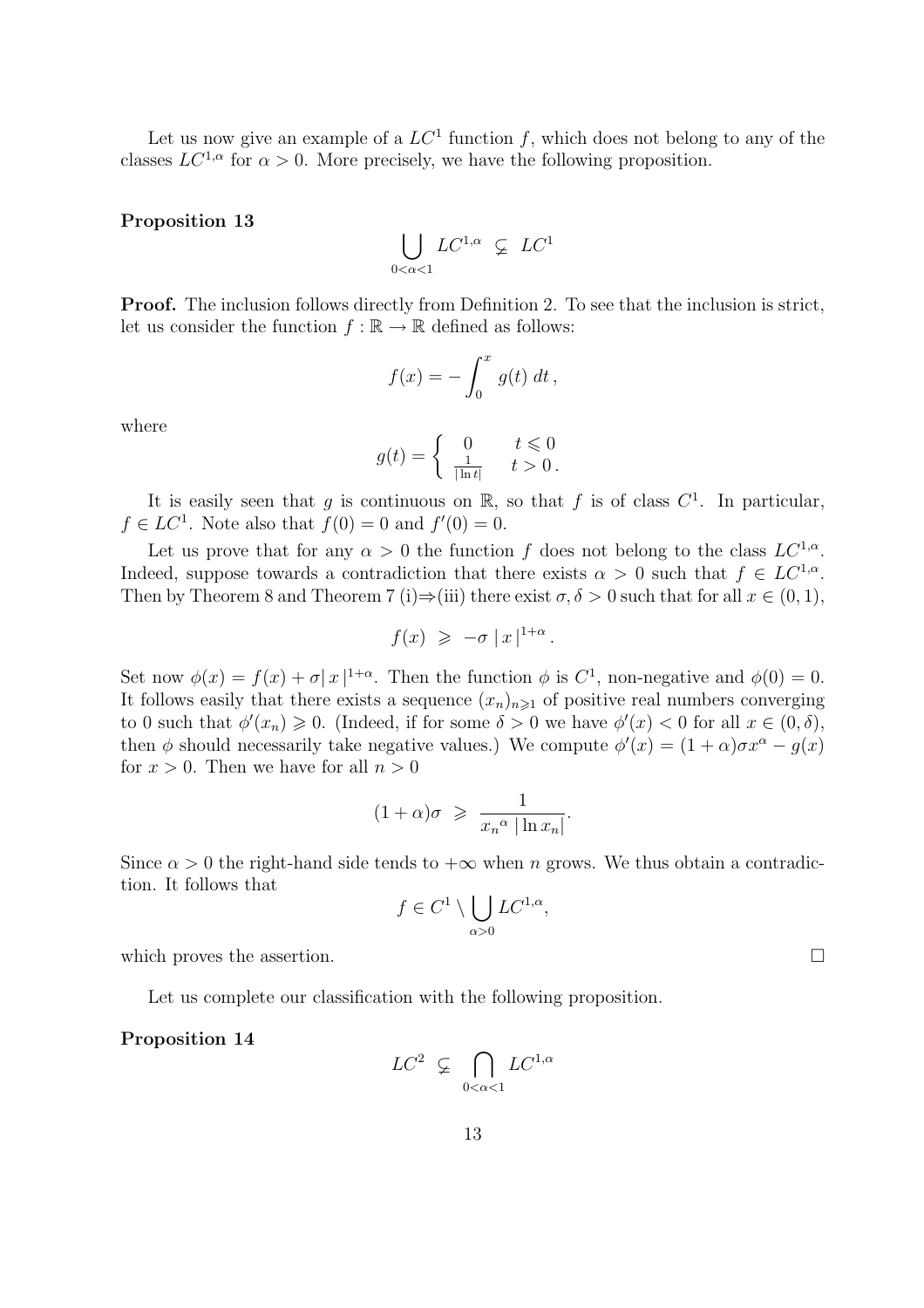**Proof.** Since every  $LC^2$  function is a fortiori  $LC^{1,\alpha}$  for all  $0 < \alpha < 1$ , the inclusion holds. To see that the inclusion is strict, let us consider the function

$$
f(x) = \int_0^x g(t) \, dt \,, \qquad \text{for all } x \in \mathbb{R},
$$

where

$$
g(t) = \begin{cases} 0 & t \leq 0\\ t \ln t & t > 0. \end{cases}
$$

Then g is continuous on R and clearly not Lipschitz around  $t = 0$ . Let us show that, for any  $0 < \alpha < 1$ , q is  $\alpha$ -Hölderian in a neighborhood of 0. To this end, take  $x, y$ sufficiently small to ensure that are inside a neighborhood of 0 in which  $q$  is decreasing. We can suppose without loss of generality that  $y < x$ . We may suppose  $x > 0$  (else the condition of  $\alpha$ -Hölderianity is trivially fulfilled), and we distinguish three cases.

Case 1.  $y \leq 0$ . Then we can write

$$
\frac{|g(x) - g(y)|}{|x - y|^{\alpha}} = \frac{x|\ln x|}{|x - y|^{\alpha}} \leq \frac{x|\ln x|}{x^{\alpha}} = x^{1 - \alpha}|\ln x|.
$$
 (23)

Case 2.  $0 < y < x/2$ . In this case  $0 > g(y) > g(x)$  so that

$$
\frac{|g(x) - g(y)|}{|x - y|^{\alpha}} \leqslant \frac{|g(x)|}{|x/2|^{\alpha}} \leqslant 2^{\alpha} |\ln x| x^{1 - \alpha}.
$$
\n(24)

Case 3.  $x/2 < y < x$ . Applying the mean-value theorem for the function g to the segment  $[x, y]$  (where g is  $C^{\infty}$ ) we obtain  $z \in [x, y]$  such that

$$
\frac{|g(x) - g(y)|}{|x - y|^{\alpha}} \le (|\ln z| + 1)|x - y|^{1 - \alpha} \le (|\ln \frac{x}{2}| + 1) x^{1 - \alpha}.
$$
 (25)

In all cases (23)-(25), the quantity  $|x-y|^{-\alpha} |g(x)-g(y)|$  is bounded when x and y are sufficiently close to 0. Thus, there exist  $\delta > 0$  and  $M > 0$  such that for all  $x, y \in ]-\delta, \delta[$ with  $x \neq y$  we have

$$
\frac{|g(x) - g(y)|}{|x - y|^{\alpha}} \leq M.
$$

This means that g is  $\alpha$ -Hölderian on  $]-\delta, \delta[$ .

It follows that f is  $C^1$  on R and locally  $C^{1,\alpha}$  around 0, for any  $0 < \alpha < 1$ . We us prove that f is not  $LC^2$  around 0. To this end, let us assume, towards a contradiction, that there exists  $\delta > 0$  such that  $\partial f$  is hypomonotone on  $B(x_0, \delta)$ . Since f is  $C^1$ , we have  $\partial f(x) = \{g(x)\}\$ for all  $x \in \mathbb{R}$ , and in particular  $\partial f(0) = \{0\}$ . Then for all  $\sigma > 0$  and  $x \in B(x_0, \delta),$ 

$$
x g(x) \geqslant -\sigma |x|^2.
$$

This implies

$$
\ln x \geqslant -\sigma \quad \text{for all } 0 < x < \delta,
$$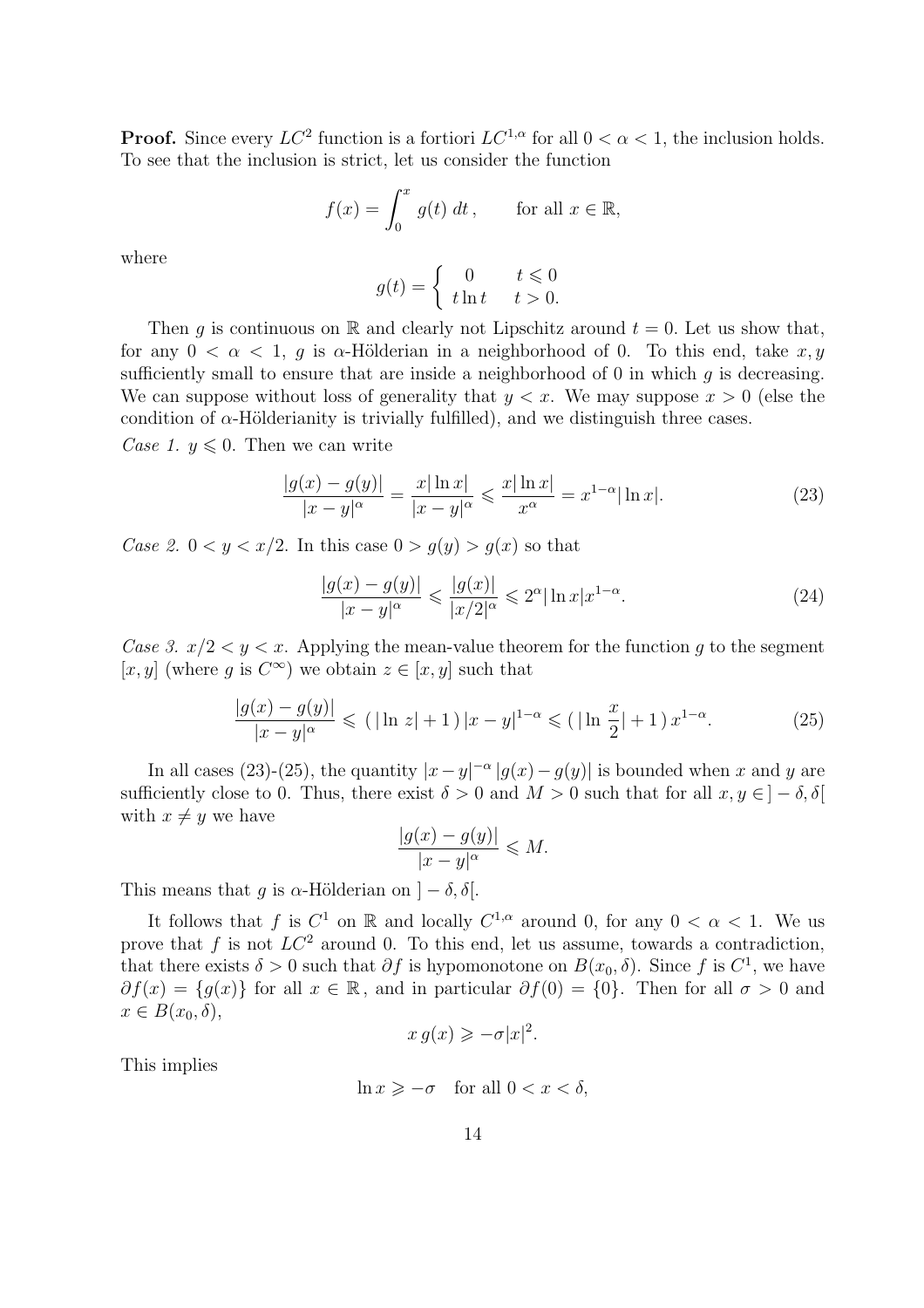which is a clear contradiction.  $\Box$ 

ſ

Let us resume the results in the following diagram.

$$
LC^{\infty} = \underset{(2 < k < +\infty)}{LC^k} = LC^2 = LC^{1,1} \subsetneq \underset{(0 < \alpha < 1)}{LC^{1,\alpha}} \subsetneq LC^1
$$
\n
$$
\bigcup_{0 < \alpha < 1} LC^{1,\alpha} \subsetneq LC^{1}
$$
\n
$$
LC^2 \subsetneq \bigcap_{0 < \alpha < 1} LC^{1,\alpha}
$$

Acknowledgment: The first author is indebted to L. Thibault for useful discussions.

—————————————————-

### References

- [1] AUSSEL, D., DANIILIDIS, A. & THIBAULT, L., Subsmooth sets: functional characterizations and related concepts, Trans. Amer. Math. Soc. (to appear).
- [2] BERNARD, F. & THIBAULT, L., Uniform Prox-regularity of functions and epigraphs in Hilbert spaces, preprint 25p, Montpellier, 2002.
- [3] Clarke, F.H., Optimization and Nonsmooth Analysis (Wiley Interscience, New York 1983).
- [4] Clarke, F.H., Stern, R. & Wolenski, P., Proximal Smoothness and the Lower- $C^2$  Property, *J. Convex Anal.* 2 (1995), 117-144.
- [5] DANIILIDIS, A. & GEORGIEV, P., Approximate convexity and submonotonicity, J. Math. Anal. Appl. 291 (2004), 292–301.
- [6] Georgiev, P., Submonotone Mappings in Banach Spaces and Applications, Set-Valued Analysis 5 (1997), 1-35.
- [7] GREEN, J.-W., Approximately convex functions, *Duke Math. J.* **19** (1952), 499-504.
- [8] HIRIART-URRUTY, J.-B., "Generalized differentiability, duality and optimization for problems dealing with differences of convex functions", in: Convexity and Duality in Optimization", Lecture Notes in Econom. Math. Systems 256 (1984), 37-70.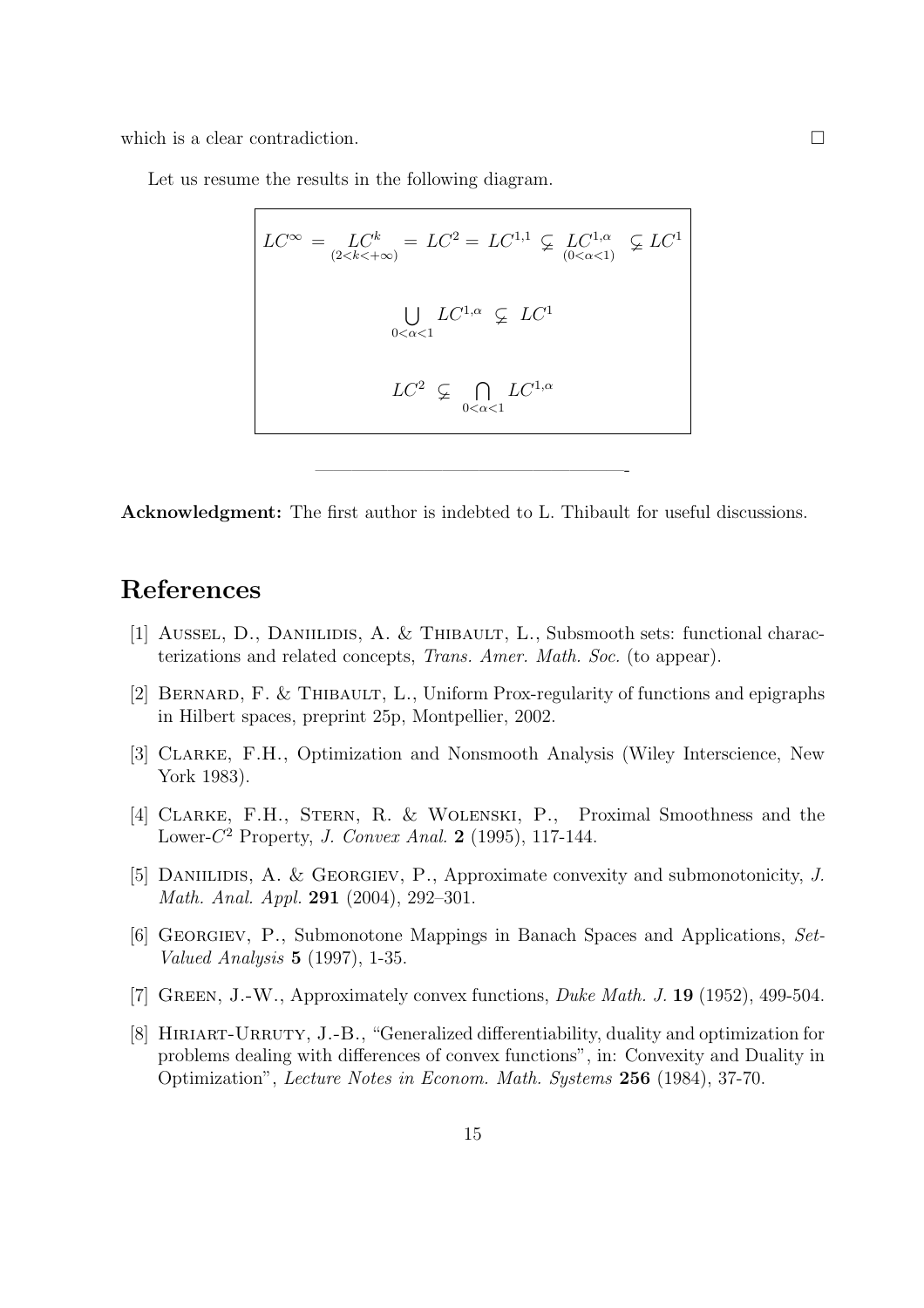- [9] HYERS, D.-H. & ULAM, S.-M., Approximately convex functions, *Proc. Amer.* Math. Soc. **3** (1952), 821-828.
- [10] JANIN, R., Sur des multiapplications qui sont des gradients généralisés, C.R. Acad. Sc. Paris 294 (1982), 117-119.
- [11] JOURANI, A., Subdifferentiability and subdifferential monotonicity of  $\gamma$ -paraconvex functions, Control Cybernet. 25 (1996), 721–737.
- [12] LEBOURG, G., Generic differentiability of Lipschitzian functions, Trans. Amer. Math. Soc. **256** (1979), 125-144.
- [13] MALIVERT, C., PENOT, J.-P. & THERA, M., Minimisation d'une fonction régulière sur un fermé non-régulier et non-convexe d'un espace de Hilbert, C. R. Acad. Sc. Paris 286 (Série A) (1978), 1191-1193.
- [14] NGAI, H.V., LUC, D.T. & THERA, M., "On  $\varepsilon$ -convexity and  $\varepsilon$ -monotonicity", in: Calculus of Variations and Differential Equations, A. Ioffe, S. Reich, and I. Shafrir (Eds), Research Notes in Mathematical Series (Chapman & Hall, 82-100, 1999).
- [15] NGAI, H.V., LUC, D.T. & THERA, M., Approximate convex functions, *Journal of* Nonlinear and Convex Analysis 1 (2000), 155-176.
- [16] Pales, Z., On approximately convex functions, Proc. Amer. Math. Soc. 131 (2003), 243-252.
- [17] Penot, J.-P., Favorable Classes of Mappings and Multimappings in Nonlinear Analysis and Optimization, J. Convex Anal. 3 (1996) 97-116.
- [18] Rockafellar, R.T., "Favorable Classes of Lipschitz Continuous Functions in Subgradient Optimization" in: Non-differentiable Optimization (1982), Nurminski E. (eds), Pergamon Press, New York.
- [19] ROCKAFELLAR, R.T. & WETS, R., Variational Analysis, Grundlehren der Mathematischen, Wissenschaften, Vol. 317, (Springer, 1998).
- [20] ROLEWICZ, S., On the coincidence of some subdifferentials in the class of  $\alpha(\cdot)$ paraconvex functions, Optimization 50 (2001), 353-363.
- [21] POLIQUIN, R. & ROCKAFELLAR, T., Prox-regular functions in variational analysis, Trans. Amer. Math. Soc. 348 (1996), 1805-1838.
- [22] Spingarn, J.E., Submonotone subdifferentials of Lipschitz functions, Trans. Amer. Math. Soc. **264** (1981), 77-89.
- [23] Vial, J.-P., Strong and weak convexity of sets and functions, Math. Oper. Res. 8 (1983), 231-259.